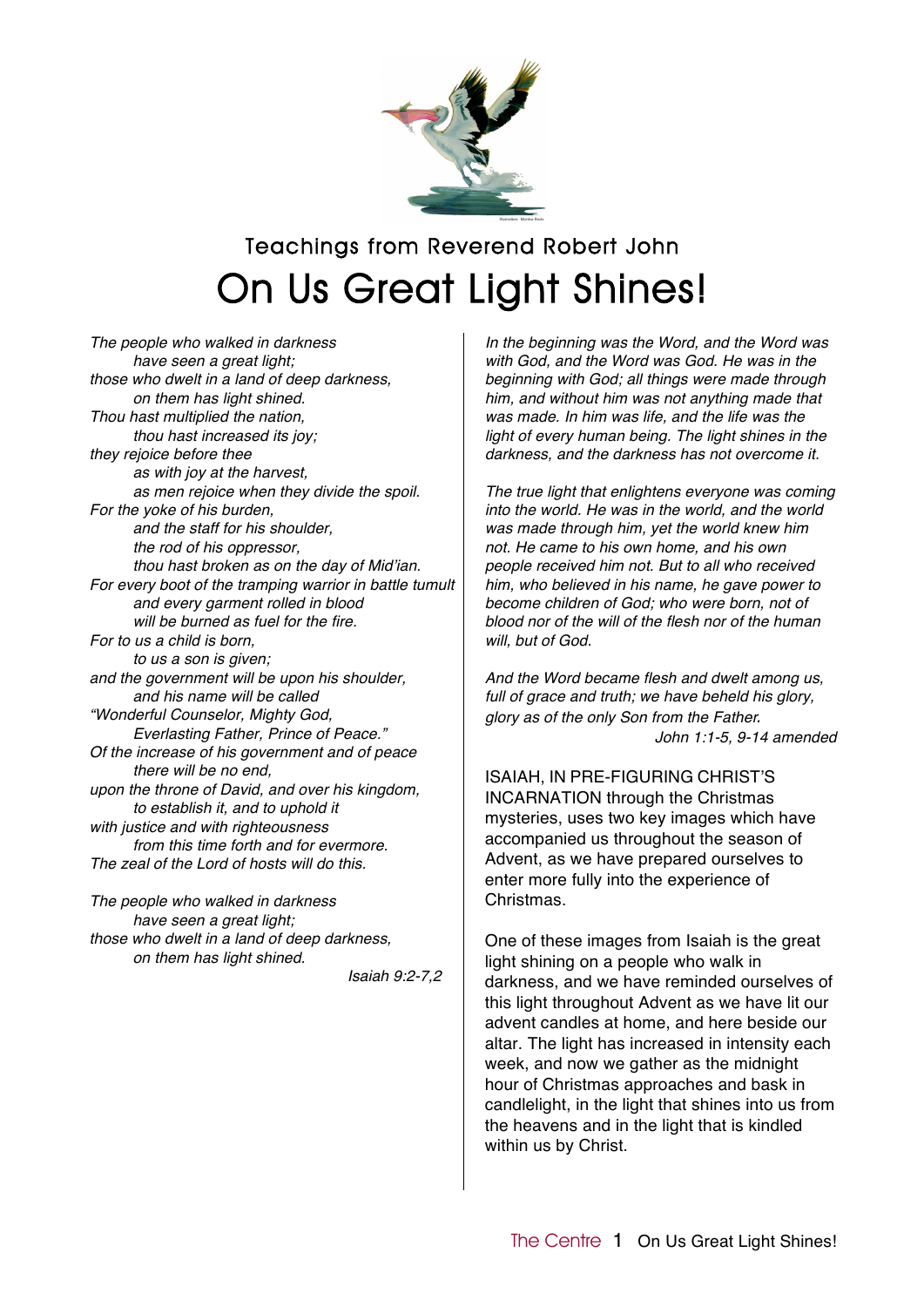*The people who walked in darkness have seen a great light; those who dwelt in a land of deep darkness, on them has light shined.*

*(Isaiah 9:2)*

The other image based on Isaiah is that of the rose, which we are perhaps most familiar with from the carol: *Lo, how a rose e*'*re blooming*.

*There shall come forth a shoot from the stump of Jesse [Isaiah says], and a branch shall grow out of his roots. And the spirit of the Lord shall rest upon him, the spirit of wisdom and understanding, the spirit of counsel and might, the spirit of knowledge and awe of the Lord. … In that day the root of Jesse shall stand as an ensign to the peoples; him shall the nations seek, and his dwellings shall be glorious.*

*(Isaiah 11:1-2, 9)*

This unfolding rose, shooting forth from the Jesse's root, is representative of both the Christ-child and of Mary, his mother. It images celebrate the birth of light in the midst of darkness.

## **Light Shines in the Darkness**

A light to shine in the darkness of the world, in the dark moments of our lives and in the dark places of our being and to bring enlightenment, release and transformation has been a hope and longing within human souls throughout the ages.

The Christmas festival is a celebration of light shining in the darkness, and this is proclaimed to us in the prologue of John's mystical gospel:

*In him was life, and the life was the light of every human being. The light shines in the darkness, and the darkness has not overcome it. The true light that enlightens everyone was coming into the world … To all who received him … he gave power to become children of God.*

*John 1:4-5, 9, 12*

for us both the flowering of Christ's presence in this world and in our hearts, and the nurturing care of Mary who enabled his incarnation into this world and protected him as he grew to maturity. We have watched this rose blossoming –

This light is unbearable, because if we condone it, if we look into this light and acknowledge what we see – that it is possible for love to banish fear, and grace to banish vengefulness, and humility to banish arrogance – then all our petty excuses will fall away and our vanity, hostility and resentfulness will lie exposed in his light. If we look into this light and acknowledge that it is possible to command awesome power and yet to choose to become as fragile and vulnerable and powerless as a newborn baby in our dealings with others, then all our posturing will fall away and our defensiveness and greed and aggression will lie exposed in his light.

revealing itself on our altar frontal – from a bud on Advent Sunday to a full-blown rose filled with light on this Christmas night.

The midnight hour of Christmas now approaches. The hour which, in ancient times, even before the birth of Christ, was a hallowed moment. The time when the Gods of ancient civilisations would appear and show themselves to those who were worthy and well prepared. This was also the hour in which the darkness of midnight could be changed into the radiance of the midday sun.

We have these images and memories stored within our subconscious, and they stir within us as we gather to celebrate the midnight mass each Christmas; as we gather to

The Word became flesh. God's expression became manifest in the midst of humanity, and ultimately within humanity, establishing an inextinguishable light to guide human evolution; a radiant, unconquerable light to guide us in our journey to spiritual maturity.

Light shines in the darkness, and the darkness has not overcome it. This, fraters and sorores, is the night when we celebrate the coming of the light. Here, in the dark of night, we feast and sing of the light which breaks open the darkness and illuminates the whole world.

Tonight we feast in honour of a tender, newborn baby. We join our voices with the unlikely company of angels and archangels, sheep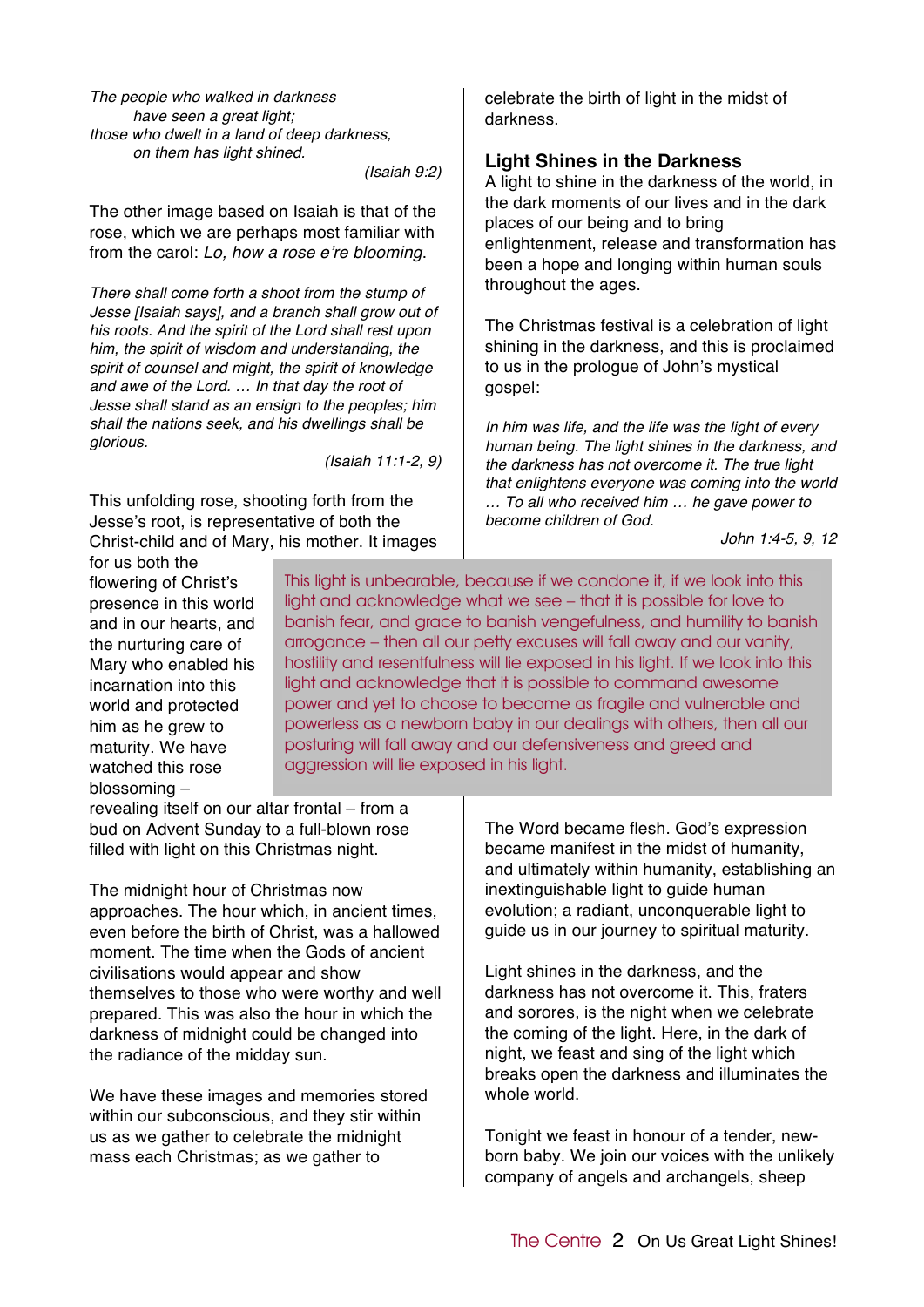herders and eastern mystics, and declare this Christ child to be the light of the world, the true light that enlightens everyone, the light that the darkness cannot overcome. What an extraordinary claim! What an unlikely and incredible cause for celebration!

He came to his own, and his own people did not accept him. But the light shines in the darkness, and the darkness has not overcome it.

Of course, the darkness does not capitulate to the coming of the light without a struggle. For it is of the nature of darkness to deal in death; to threaten and strike, to victimise and destroy. If light is born in the midst of the darkness, there is an attempt to snuff it out. Herod dispatches the death squads, unleashing terror. *Kill the child. Kill as many children as it takes to be sure!*

The true light, which enlightens everyone, was coming into the world. He came to his own, and his own people did not accept him. The story we celebrate this night is not a safe one. From the very beginning there were few who could accept it. Every version of the story attests to this. John says he came to his own but his own people did not accept him. Luke says that even as he was being born, no room could be found for him and the doors were shut to him. Matthew says the very mention of him threw the king into a murderous fit of rage. and the child and his family had to flee. Right here in the stories of his birth, we already hear echoes of the stories of his transforming, redeeming death. Even as a newborn we could not find room for him. Even at the first glimmer of the light of the world, the world was saying "There's no room for you here", *You*'*re not one of us*.

This light is unbearable, because if we condone it, if we look into this light and acknowledge what we see – that it is possible for love to banish fear, and grace to banish vengefulness, and humility to banish arrogance – then all our petty excuses will fall away and our vanity, hostility and resentfulness will lie exposed in his light. If we look into this light and acknowledge that it is possible to command awesome power and yet to choose to become as fragile and vulnerable

and powerless as a newborn baby in our dealings with others, then all our posturing will fall away and our defensiveness and greed and aggression will lie exposed in his light.

But we have sat in darkness for so long that every fibre of our being hungers for this light. It both terrifies us and fills us with longing for the light of grace and truth, the light which promises personal transformation and the salvation of the world. If we can steel ourselves to look into this light and behold it, allowing it to permeate and transform us, then we will find ourselves born anew, born of God, as children of God, full of grace and truth. And if we begin to do that and begin to approach the world with the same humility, mercy and resilient love shown by Christ, then the light will grow brighter and the darkness will retreat a little further.

## **Receiving the Light**

For us to be born as children of God, though, we must accept Christ's light and receive it into our consciousness and being.

*To all who received him, who believed in his name, he gave power to become children of God; who were born, not of blood nor of the will of the flesh nor of the human will, but of God. John 1:12-13*

The transformation and renewal afforded us through Christ's radiant light does not come to us as an automatic right because of our family background or nationality; that is, it is "not by blood". It is not automatically a part of us by virtue of our human nature; that is, "nor by the will of the flesh". It does not become part of us because of someone else's decision; that is "nor by the human will". We must "receive it". We must decide and act to allow this unconquerable light to penetrate the darkness of our life and being.

The "beginning" that John speaks of in his hymn of Christ's incarnation – of the Word becoming flesh and bringing light into our darkness – reminds us of God's creative action at the beginning of time. In Genesis, God speaks into the dark void and creation occurs. That which God speaks becomes manifest. Humanity is created in God's likeness. In the Prologue to John's Gospel,